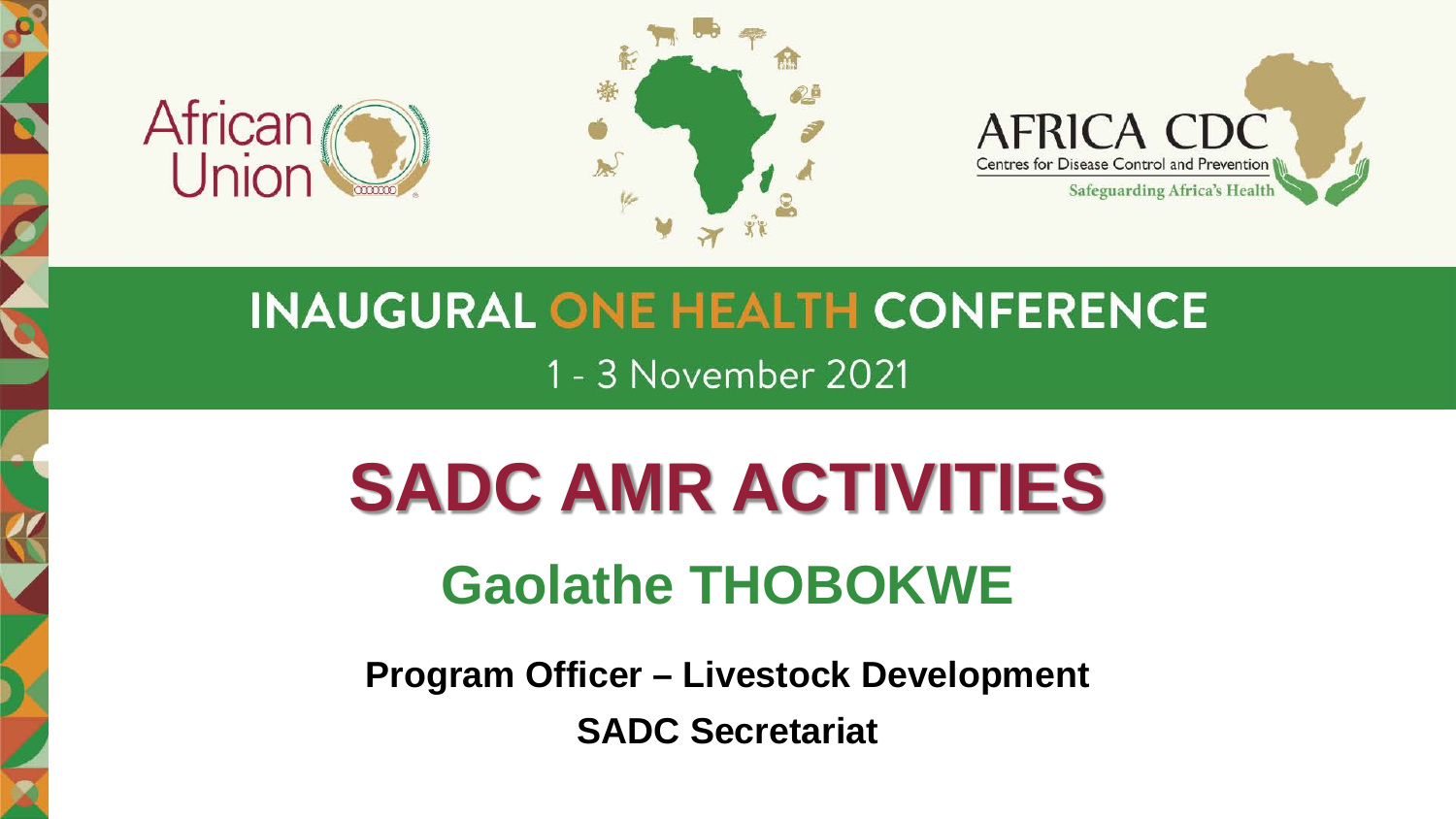#### **BACKGROUND**

- o **- 2016 FAO Fleming Fund project** "*Engaging the food and agriculture sectors in sub-Saharan Africa and south and south east Asia in the global efforts to combat AMR using a One Health Approach"* 
	- **Global, regional & national components**
	- o **At national level Tanzania, Zambia and Zimbabwe**
	- o **At Regional Level – Zanzibar 2018, FAO organised Regional Meeting, outcome need for a Regional Strategy, emphasis on a One Health Aprroach**
	- o **The birth of a functioning quadratite (REC plus Tripartite )**



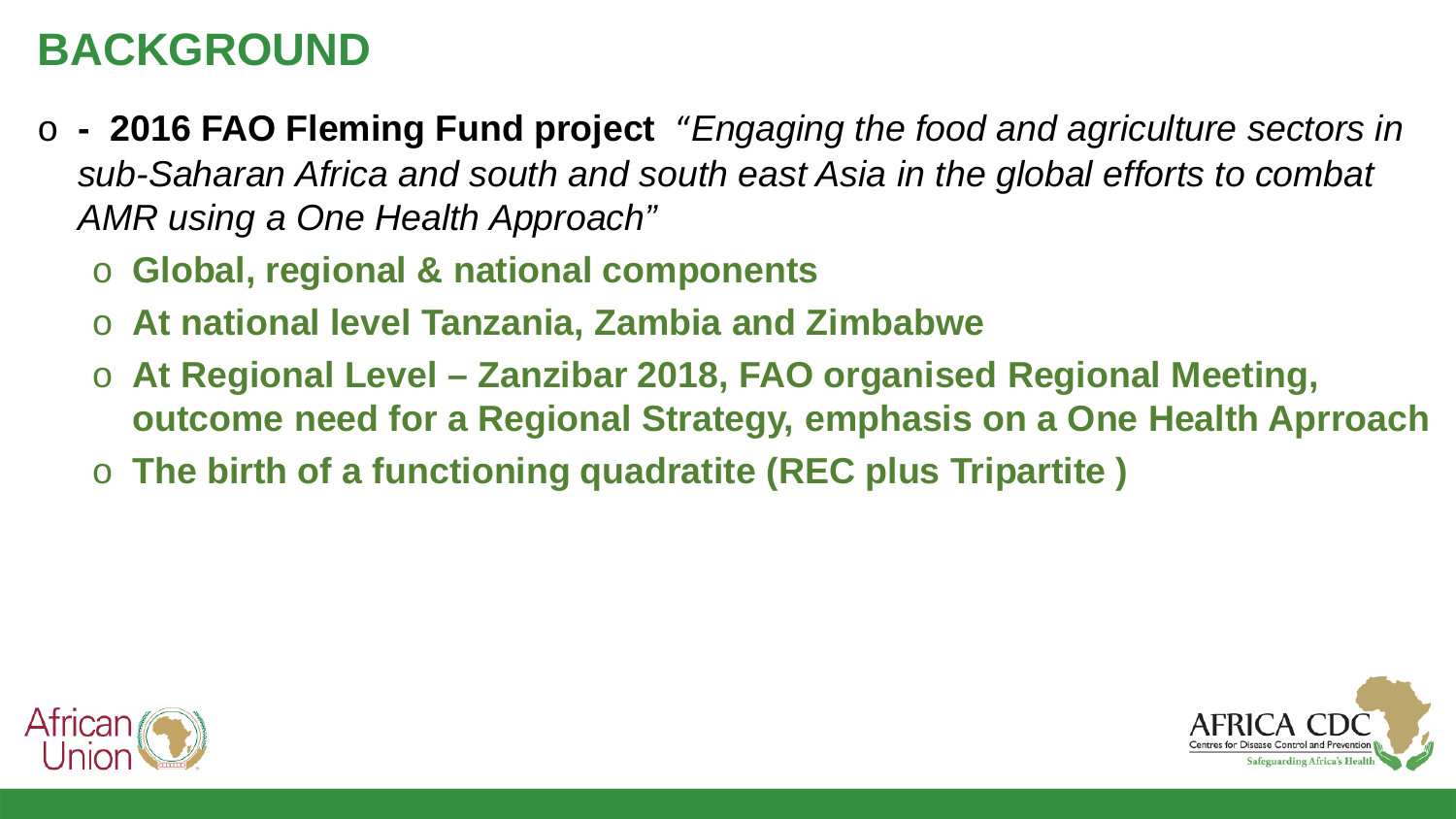#### **HIGHLIGHTS SO FAR**

**With Assistance from Tripartite** 

- 8 SADC MS have approved NAPS (DRC, Eswatini, Malawi, Mozambique, South Africa, Zambia, Tanzania and Zimbabwe)

- MS at advanced stage Lesotho, (Botswana),
- Remaining MS are past the development stage and working on political commitment
- o At Regional Level

-1st Regional AMR coordination meeting in July 2018, review status and way forward

-2nd Regional AMR coordination meeting in Dec 2019, Validation of AMR Control Framework, developed with assistance by ReACT funded mainly by FAO and WHO

-Approved by Ministers, political level, May 2021



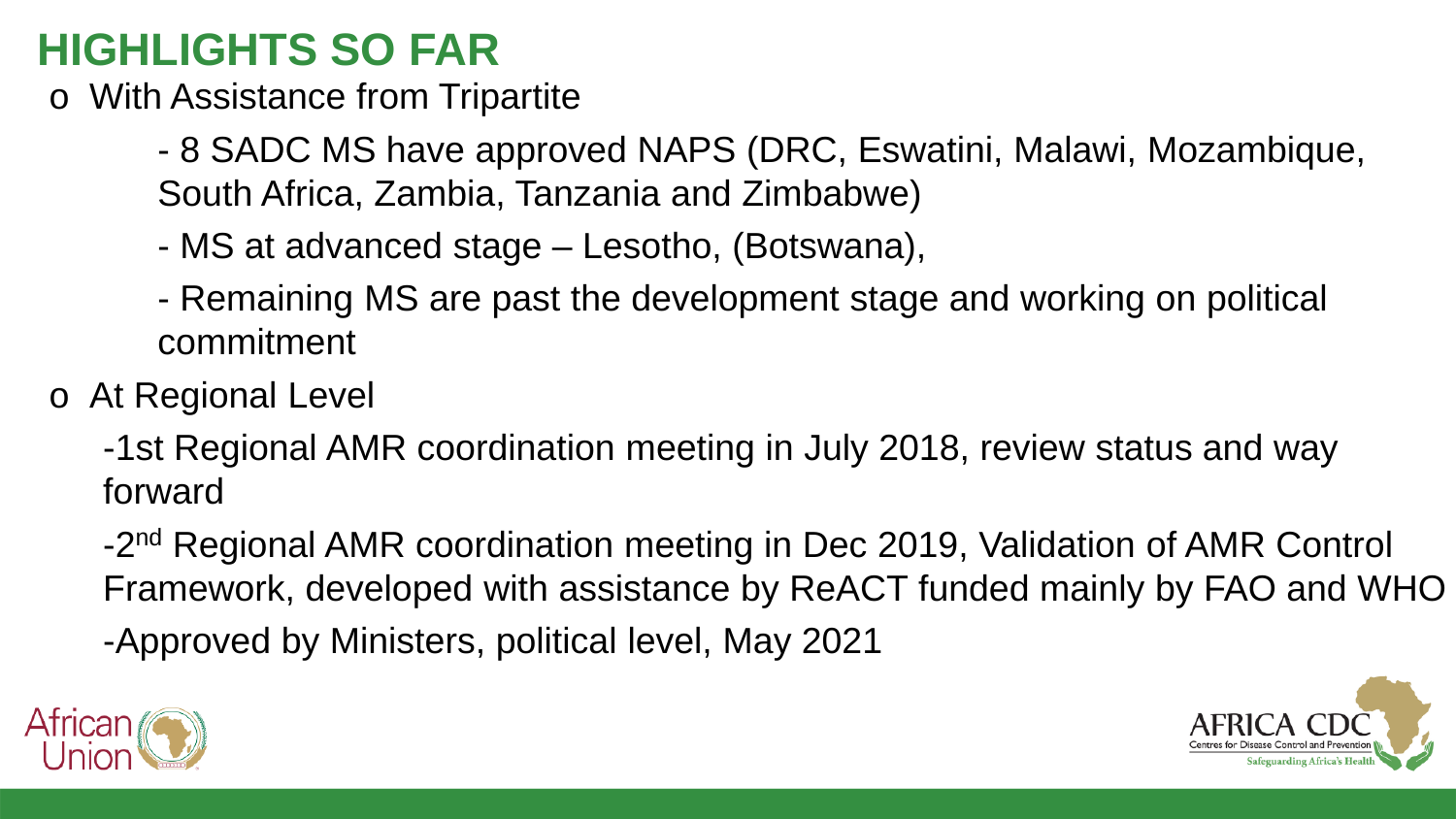### AMR Situation Analysis Report and AMR National Action Plans

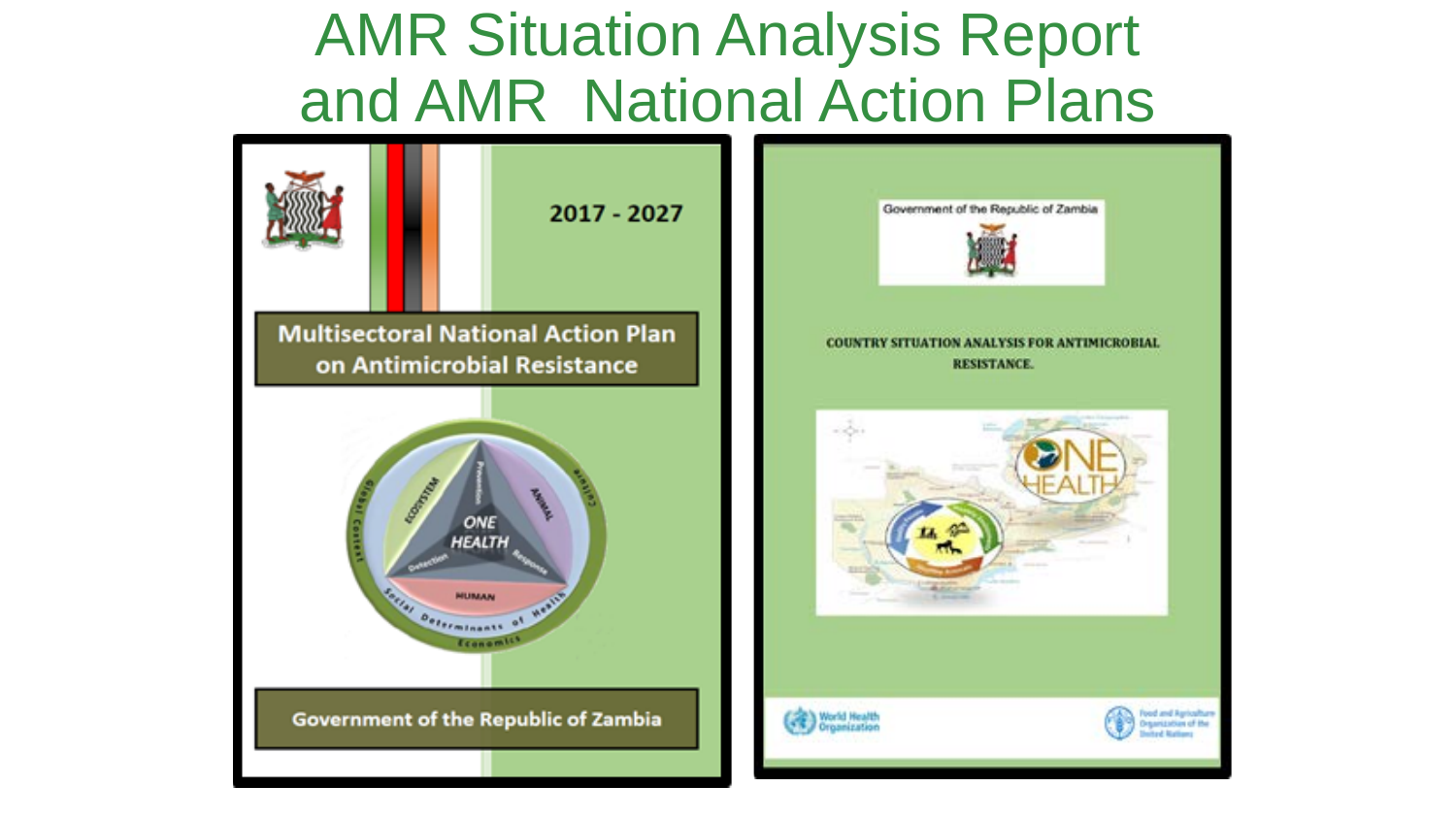#### **MS-AMR NAP Co Signed** by PS Health and PS Fisheries & Livestock

#### **FOREWORD**

The World Health Organisation defines Antimicrobial Resistance (AMR) as the development of resistance in a microorganism - bacterium, virus, fungus, or parasite - to an antimicrobial agent to which it was previously sensitive. Resistance is the property or characteristic of the microbe and not the person, animal, and plants affected by the microbe.

Antibiotics are one of the most important therapeutic discoveries in human and animal medical history that revolutionised the way infections are treated. This has contributed in reducing morbidity and mortality caused by microorganisms. Antimicrobial restatance is therefore of concern, as previously treatable infections like pneumonia and diarrhoea can become serious health threats.

One of the five strategic objectives in the global action plan to combat AMR is creating awareness on AMR. Human use and abuse of antimicrobial has accelerated development of resistance in some microbes. Evidence based information is therefore required to facilitate behavioural changes on appropriate use of antimicrobials and safeguard human and antonal health.

There is evidence of antimicrobial resistant microorganisms in human and animal health in Zambia and therefore to tackle this challenge the Zambian Government undertook a multi-sectoral approach to develop this National Action Plan (NAP) in line with the global AMER servicepen.

It is our sincere hope that through this NAP, strategic interventions will be initiated towards the long-term goal of containing the AMR threat in Zambia, the African region, and the World at large.

Dr. Jabbin Mulwanda

Permanent Secretary \_ Health Services, Ministry of Health, **CHAIRPERSON, AMR NMSC** 

**City California Strongers Observants** 

Perrysiansent Secretary

Ministry of Fisheries and Livestoc **CO-CHAIRPERSON, AMR NMS**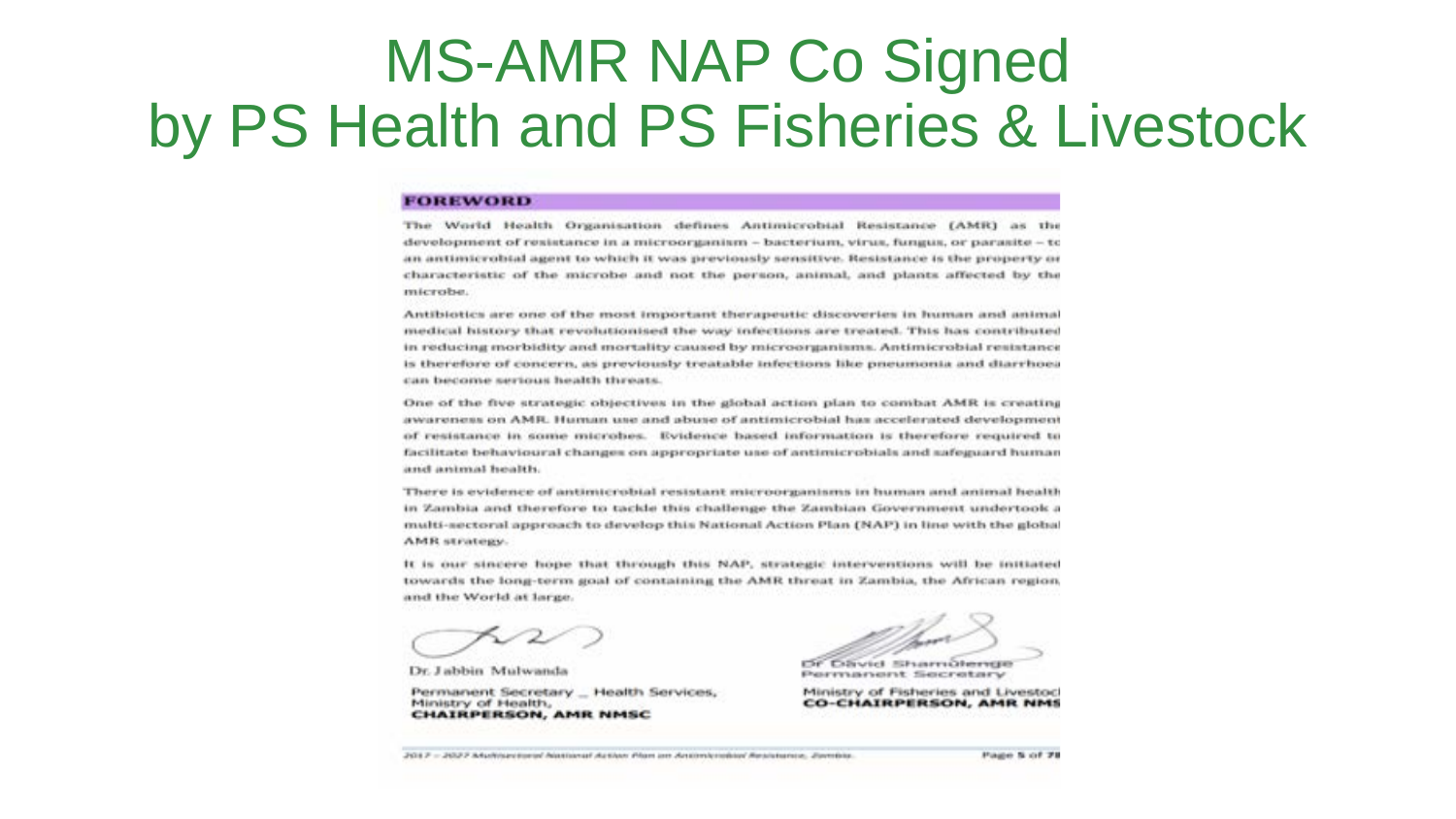

**CERTIFICATE STATE STATE IN** 

The Republic of Zanchia

panny kindly sales

Plant Landa, Zambia

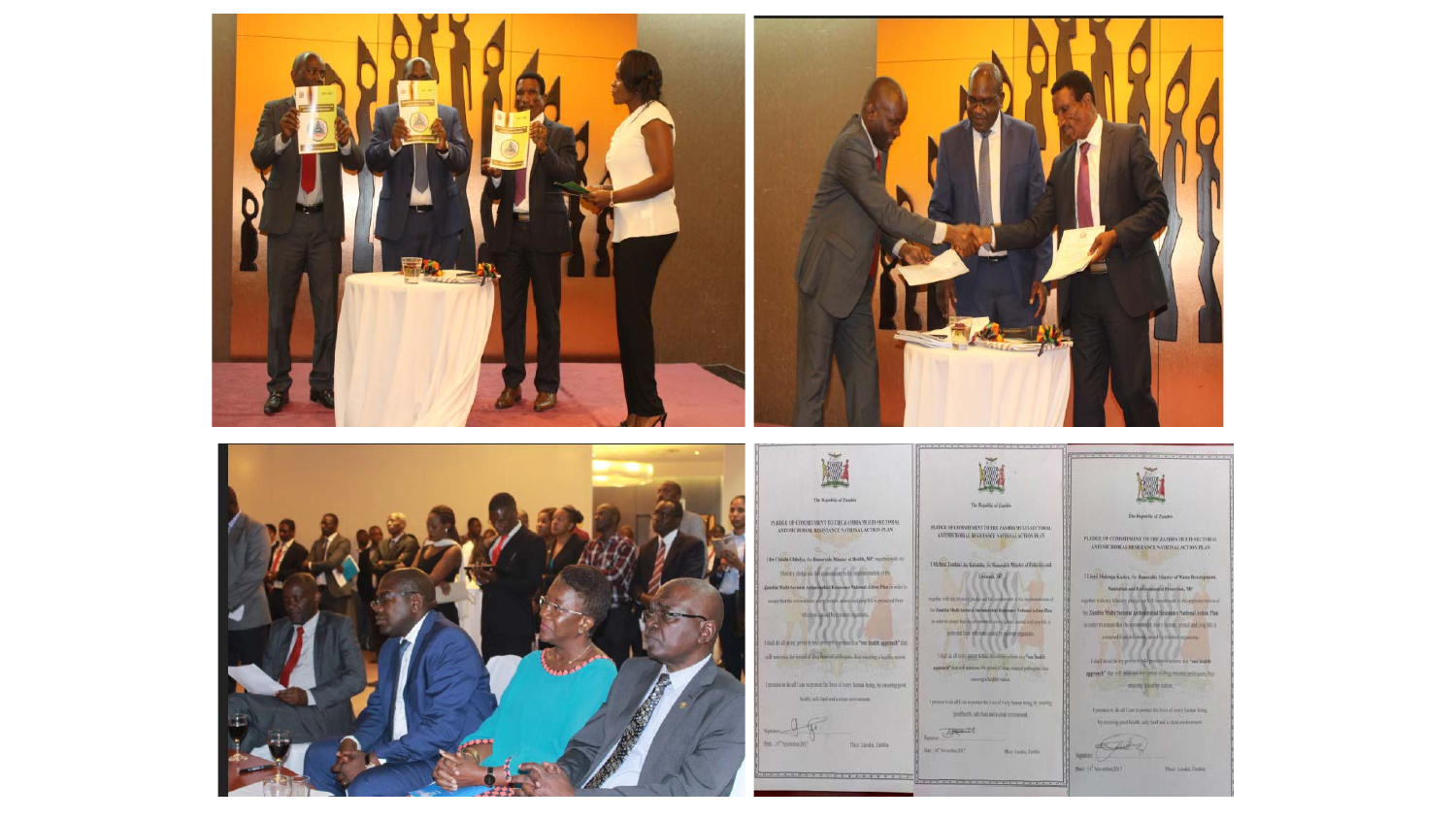#### **OTHER INITIATIVES**

- Regional Workshop on AMR in Aquaculture Nov 2019
- Review of implementation of SADC Guidelines on use of Veterinary Medicinal Products and review of MS legislature with assistance from Tipartite
- Development of One Health approach tool also with assistance from Tripartite
- To conduct meetings on review of implementation



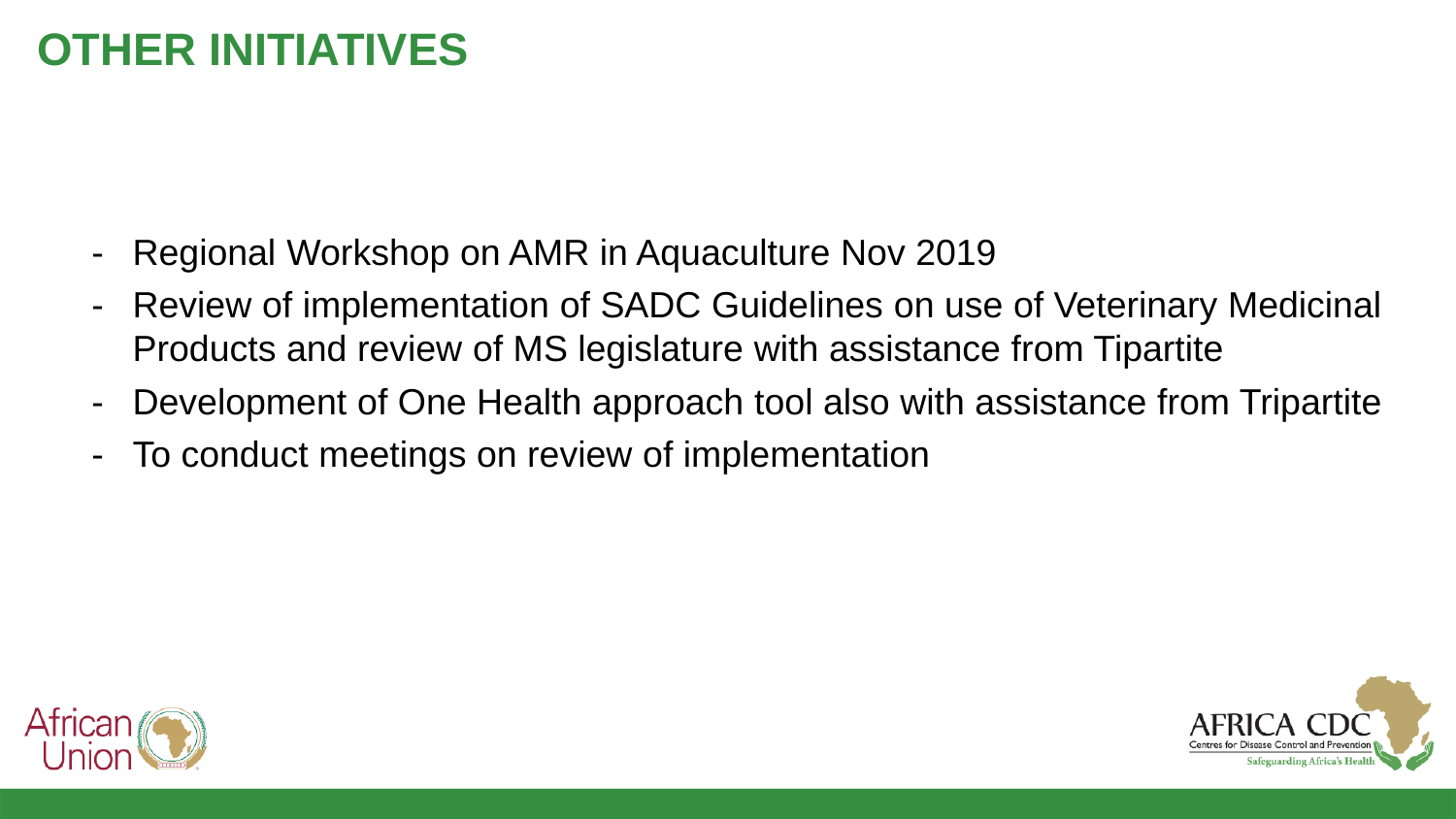#### **ISSUES STILL TO ADDRESS**

- o Working together at regional and national level can still be improved
- o Different MS have different priotities and pressing needs eg cylone, covid
- o *Governance & multisectoral coordination still has teething problems*
- o *Awareness & Education can be scaled up and not left to special once in a while days*
- o *Surveillance &Research far from really taking off*
- Investments for AMR still have to be taken up in the systems



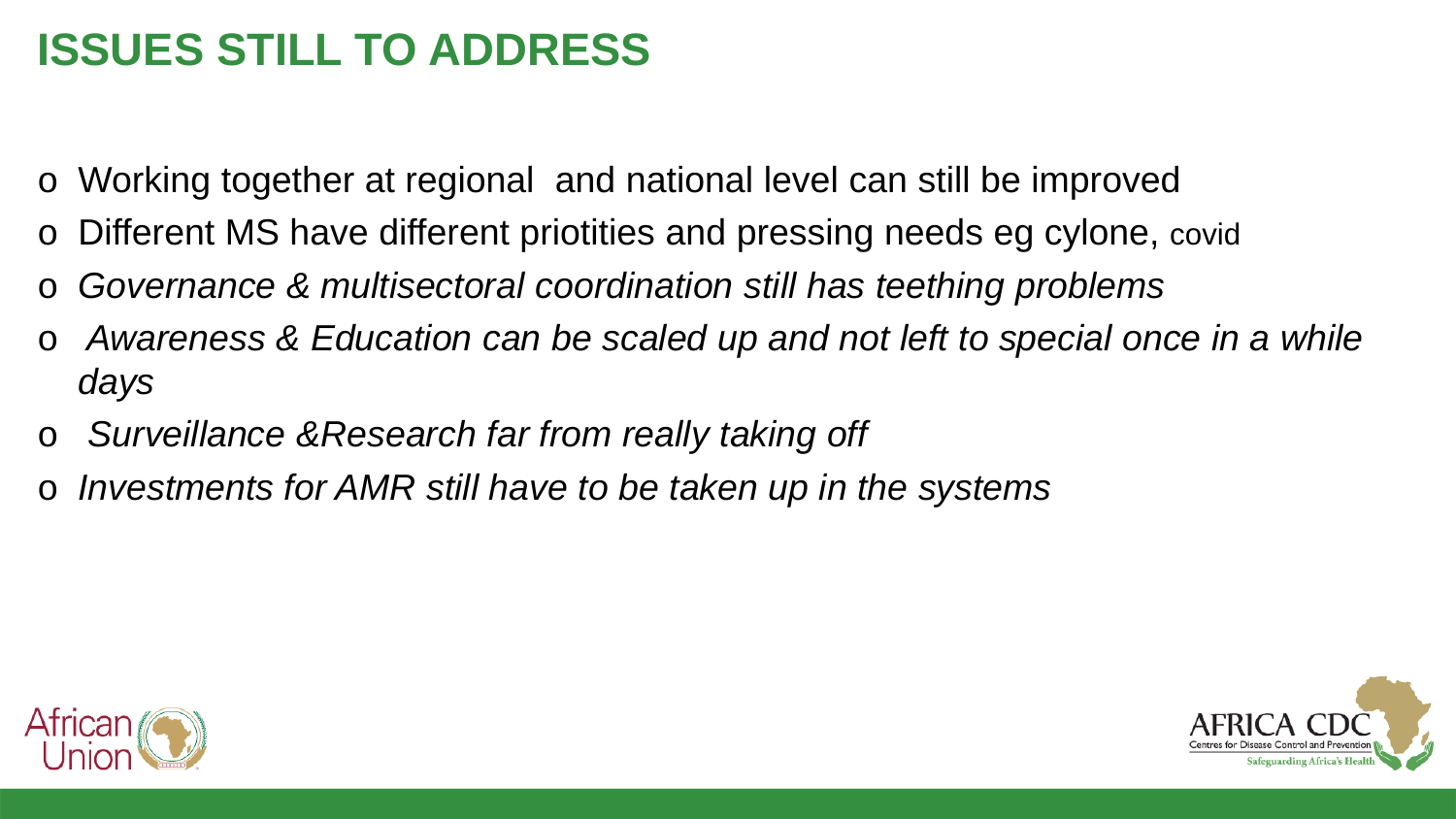#### **FACTORS AFFECTING NAP IMPLEMENTATION**





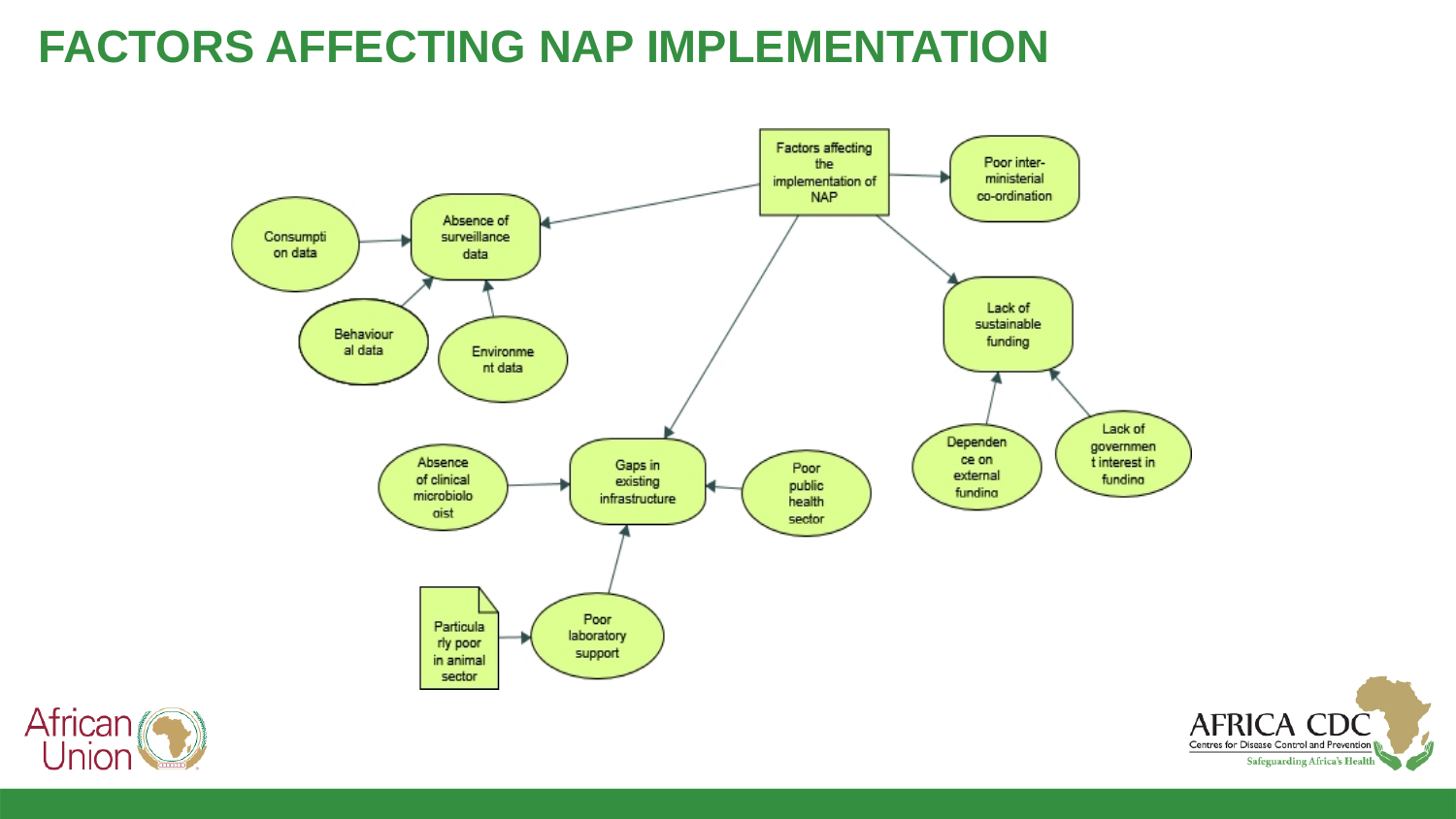#### **CONCLUSION**

- o At Regional Level, AMR, Rabies, Listeriosis, covid and others have shown that the only reality we are facing is to make One Health approach a reality as opposed to just talking about it
- To realise this we have to Improve coordination
	- *- we all have to be intentional in working with each other*
	- *- dedicated in communicating to each other*
	- *- targeted with coordination of activities*